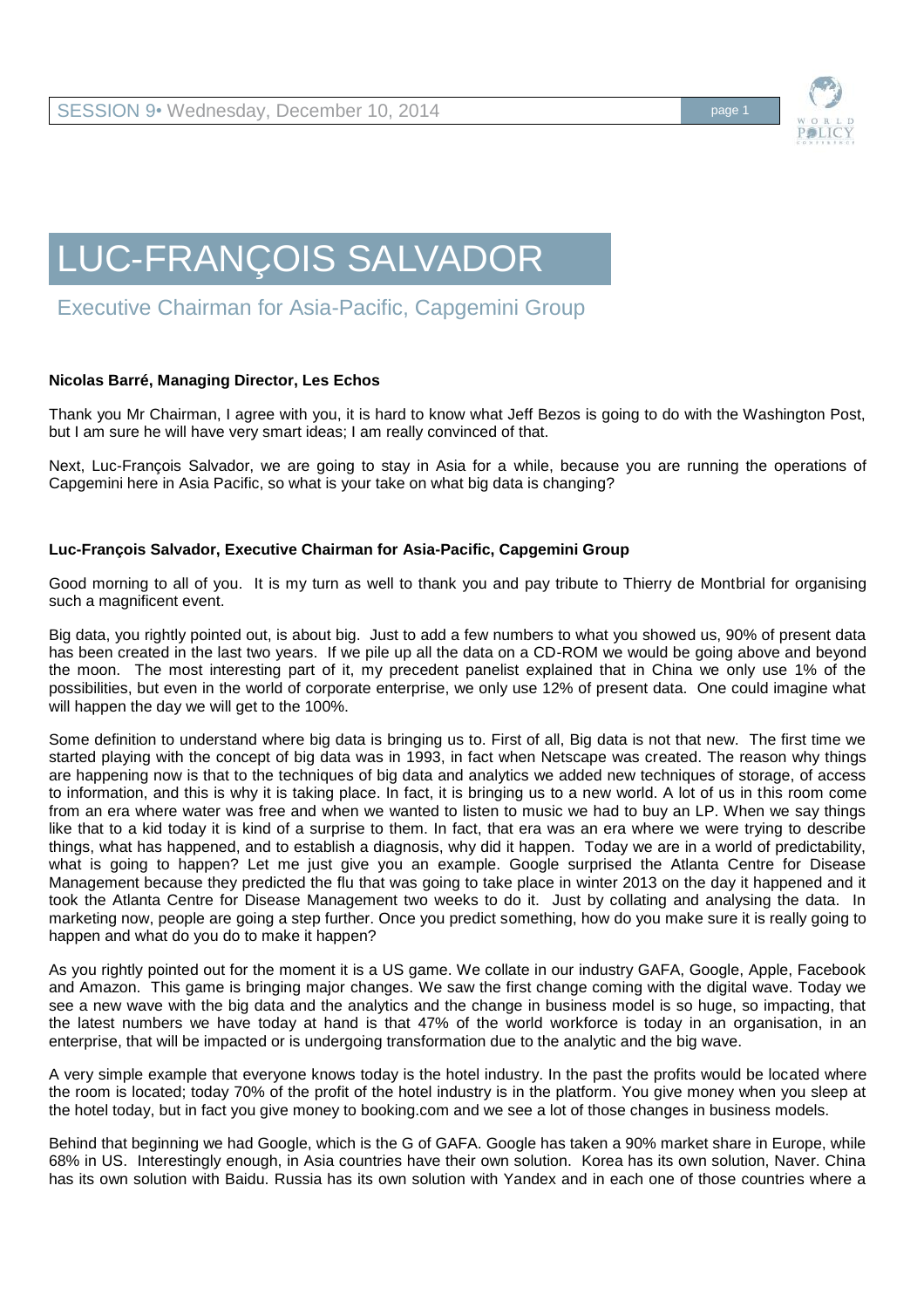

local solution has been promoted we can see that the positions are defended. One can regret, and it is my case as a European, that Europe did not find the ideas or the political determination to get there.

In this revolution we see that there are three big concepts playing. One is the battle for the client, or you could call it the battle for the citizens. With those new platforms, whom does the client belong to, to come back to my hotel example? Today a client who wants a room belongs to the platform, not to the hotel organisation anymore. We see growth in what we call hybrid companies, where all industries are going to the services. In the past the B2B industry felt they were protected because they were in B2B, today clients are demanding more and more tailored services and we see examples where car manufacturers tomorrow will sell transportation and mobility services by the hour or examples like that.

We see a disruption of the value chain. We are going from a world of vertical to a world of ecosystem. If you are a car manufacturer today you will have to sit down at the table with insurers, with platform providers, with mobility services providers, with technology providers, and even with cyber-security specialists. Carlos Ghosn, the CEO of Renault, was telling in a conference that what prevents him from sleeping is the fact that hackers could take over 200,000 connected cars in the future and ask money for that.

There was a question raised by Nicolas Barré in the presentation, which was, is it a world of US technology or is it a dual pole, i.e. can it be between China and the US? I want to say to Nicolas, at least it is my conviction, the answer is in the question. When we see what is happening in China, China has some strengths and some weaknesses, but if we look at the strengths, when you know today that just in instant messaging we are speaking of a volume of 830 million users every month, it tells you where we are. When you know that Alibaba, previously mentioned, started elaborating a strategy of investment in India with billions of USD, and if you start computing the size of the Indian market with the size of the Chinese market with the fact that it is only a small proportion of those markets that are being exploited, it says that BAT would be part of the winning and the leading team.

Now let us be clear, they are on the fight but they have some weaknesses as well. The US has started working on designing master plans for big data some time ago now, more than three to four years ago. China is only discovering it. There was an interest at the latest National People's Congress for the big data issue and this address by the way did show one of the weaknesses of China. Big data works when you are in the transversal, in China a lot of this information is in silos, protected, and sometimes defended by administrations who do not always speak to each other. This is a main weakness. We see an interesting experiment in the Guangdong province where the regional government was the first one to edict a big data strategy while at the same time you see the US moving and federating NSF, NIH, Department of Education, Department of Defense.

What makes the strength of the US position for the moment, and I am not saying that; it was spelled out by Chinese scholar Chen Mingqi who is chief officer at administrative office of the Chinese Academy of Science, he pointed out that from the beginning the US recognised big data as a country and strategic asset. In China, as I was saying, only the Guangdong province has looked at it and the ministry of technology in China put it on the table only in March 2014, eight months ago. The US have to force their techniques around storing, delivering, processing, application, those fields, this remit is a bit new to China and they are late there. The US federal government pushes action for the public to use and to get the benefits of public data, of open data policy. Regulations in China make this a bit difficult. Finally, the US gives a lot of attention to the importance of its industries. China as well has made ground there; it is true in the telecoms industry, in commercial banks; it is true with Tencent, Alibaba and Baidu.

One regret, of course, is that Europe is weakened by a non coordinated policy approach. We have in Europe something like 29 different regulations regarding this world. Even if they are close to each other, we do not have players who could play against GAFA or against BAT.

The questions we can raise, given the amplitude of the wave and the revolution, are about the role and the importance of data protection as part of international relations, which is a field which is open today. It is about improving the effectiveness of people's rights to protect their own data and private life. On the role of data protection in international relations we could put three questions on the table. What are the most critical issues? What values should we promote as part of this debate? What answers should states or international organisations bring to this question?